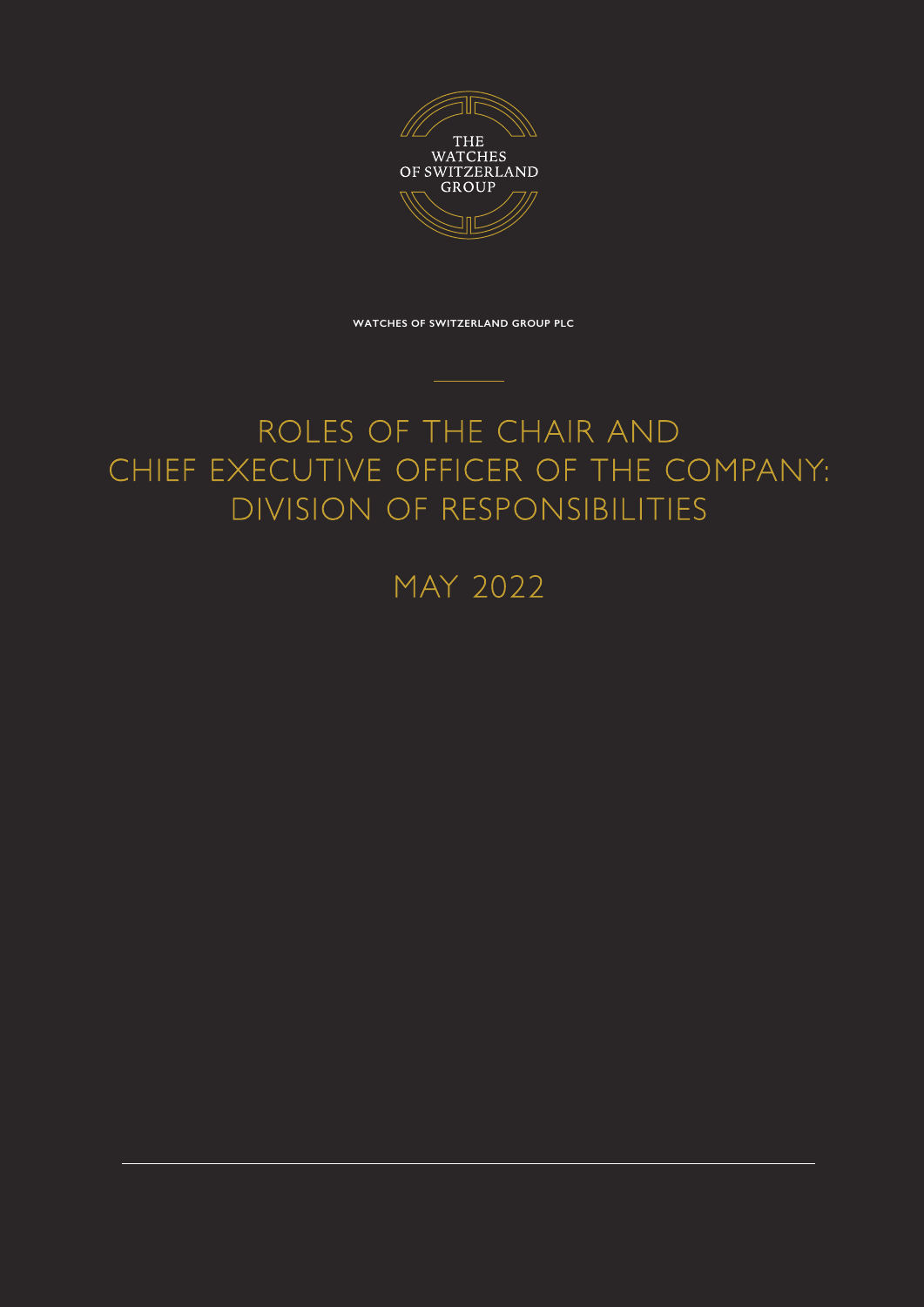# WATCHES OF SWITZERLAND GROUP ROLES OF THE CHAIR AND CHIEF EXECUTIVE OFFICER OF THE COMPANY: DIVISION OF RESPONSIBILITIES

#### **1. REPORTING LINES**

|    | Chair                                                                                                                                                                                                                                                                                                            | <b>Chief Executive Officer</b>                                                                                                                                                                                                         |
|----|------------------------------------------------------------------------------------------------------------------------------------------------------------------------------------------------------------------------------------------------------------------------------------------------------------------|----------------------------------------------------------------------------------------------------------------------------------------------------------------------------------------------------------------------------------------|
|    | 1.1 The Chair reports to the Board (the "Board") and<br>is independent upon appointment.                                                                                                                                                                                                                         | The Chief Executive Officer reports to the Chair<br>(acting on behalf of the Board) and to the Board<br>directly.                                                                                                                      |
|    | 1.2 The Chair is responsible for ensuring that the<br>Board delegates responsibility for the executive<br>management matters to the Chief Executive<br>Officer, whilst retaining sufficient oversight to<br>ensure the agreed strategy is delivered, objectives<br>are met, and Board decisions are implemented. | The Chief Executive Officer is responsible for all<br>executive director matters affecting the Company<br>and its subsidiaries (the "Group"). All members of<br>executive management report, either directly or<br>indirectly, to him. |
|    | Other than the Chief Executive Officer and the<br>Company Secretary, no executive reports to the<br>Chair, other than through the Board.                                                                                                                                                                         |                                                                                                                                                                                                                                        |
| 2. | <b>KEY RESPONSIBILITIES</b>                                                                                                                                                                                                                                                                                      |                                                                                                                                                                                                                                        |
|    | 2.1 The Chair is responsible for the effective running<br>of the Board.                                                                                                                                                                                                                                          | The Chief Executive Officer is responsible for<br>managing the Group's business.                                                                                                                                                       |
|    | 2.2 The Chair is responsible for ensuring that the<br>Board as a whole plays a full and constructive part<br>in the development and determination and<br>approval of the Group's purpose, values and long-<br>term strategy and overall objectives.                                                              | The Chief Executive Officer in consultation with the<br>Chair, will ensure the Board establishes the<br>Company's purpose, values and strategy, and satisfy<br>itself that these and its culture are aligned.                          |
|    | 2.3 The Chair is the guardian of the Board's decision-<br>making processes, and for ensuring that the Board<br>reviews implementation of key decisions.                                                                                                                                                          | The Chief Executive Officer is responsible, for<br>implementing the decisions of the Board and its<br>Committees and delivering against the agreed<br>strategy and objectives.                                                         |
|    | 2.4 The Chair is responsible for the overall composition<br>of the Board, paying particular attention to<br>diversity, and will primarily discharge this<br>responsibility through the Nomination Committee.                                                                                                     | The Chief Executive Officer will give input and<br>advice to the Chair on all matters concerning Board<br>composition paying particular attention to diversity<br>of the Board.                                                        |
|    | The Chair will encourage the Board to engage in<br>board and committee meetings by drawing on<br>their skills, experience and knowledge.                                                                                                                                                                         |                                                                                                                                                                                                                                        |
|    | 2.5 The Chair applies objective judgement and<br>promotes a culture of openness and debate                                                                                                                                                                                                                       |                                                                                                                                                                                                                                        |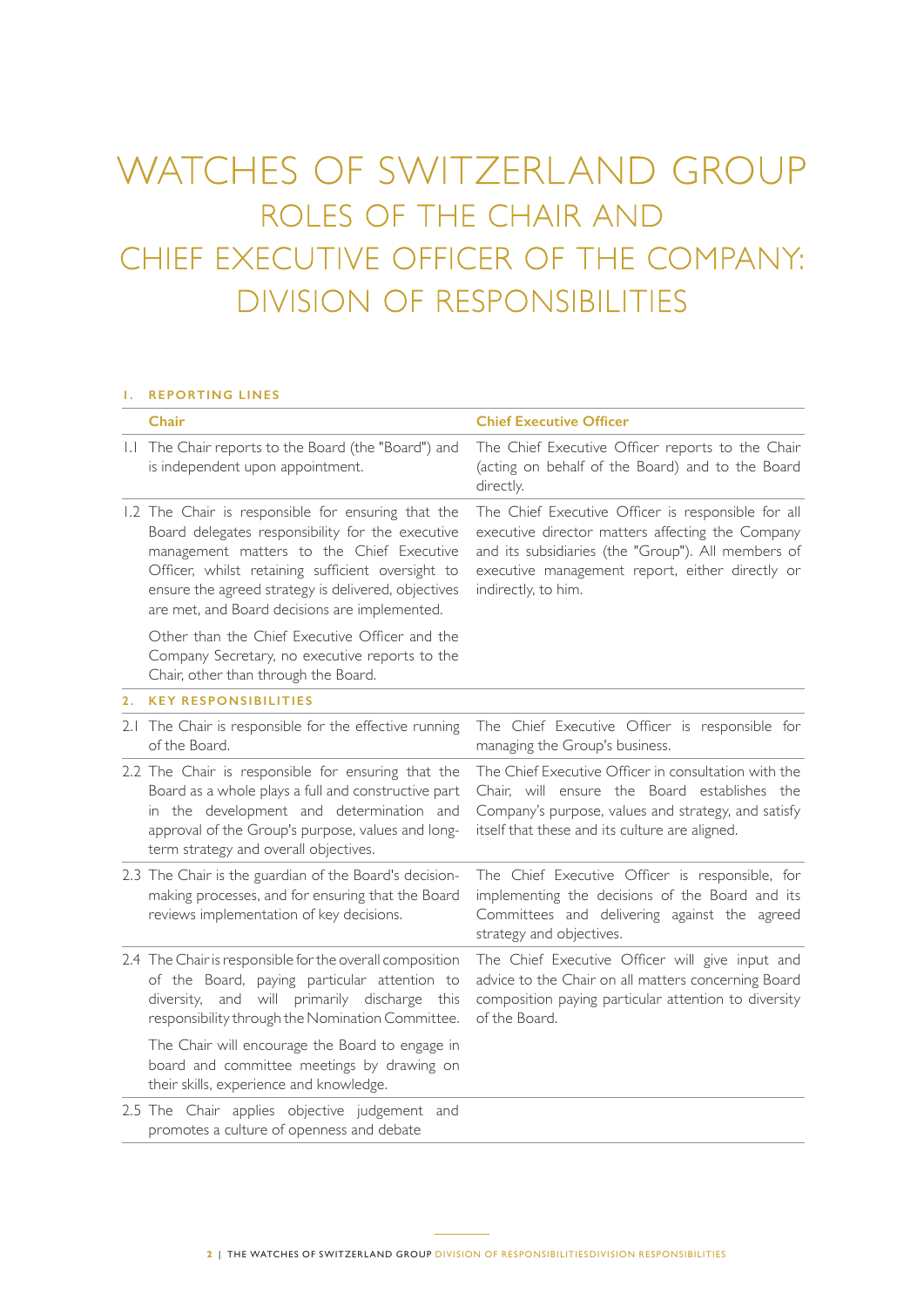#### **3. OTHER RESPONSIBILITIES**

|  | Chair                                                                                                                                                                                                                                                                                                  | <b>Chief Executive Officer</b>                                                                                                                                                                                                                                                                        |
|--|--------------------------------------------------------------------------------------------------------------------------------------------------------------------------------------------------------------------------------------------------------------------------------------------------------|-------------------------------------------------------------------------------------------------------------------------------------------------------------------------------------------------------------------------------------------------------------------------------------------------------|
|  | 3.1 Running the Board and setting its agenda.                                                                                                                                                                                                                                                          | Providing input to the Board's agenda from himself<br>and other executive directors.                                                                                                                                                                                                                  |
|  | 3.2 Ensuring that Board agendas take full account of<br>the important issues facing the Group and the<br>concerns of all Board members. There should be<br>an emphasis on strategic issues and important<br>operational matters where the Board can add<br>value.                                      | Ensuring dialogue is maintained with the Chair on the<br>important and strategic issues facing the Group, and<br>proposing Board agendas to the Chair which reflect<br>these.                                                                                                                         |
|  | 3.3 Ensuring that the Board receives accurate, timely,<br>and clear information on:                                                                                                                                                                                                                    | Ensuring that he and the executive directors give<br>appropriate priority to providing reports to the<br>Board which contain accurate, timely and clear<br>information.                                                                                                                               |
|  | - the Group's performance;                                                                                                                                                                                                                                                                             |                                                                                                                                                                                                                                                                                                       |
|  | - the issues, challenges and opportunities facing<br>the Group; and                                                                                                                                                                                                                                    |                                                                                                                                                                                                                                                                                                       |
|  | - matters reserved to it for decision.                                                                                                                                                                                                                                                                 |                                                                                                                                                                                                                                                                                                       |
|  | 3.4 Ensuring, with the advice of the Company<br>Secretary where appropriate, compliance with the<br>Board's approved procedures, including the<br>Schedule of Matters Reserved for the Board for its<br>decision and each Committee's Terms of<br>Reference.                                           | Ensuring, in consultation with the Chair and the<br>Company Secretary as appropriate, that he and the<br>executive directors comply with the Board's approved<br>procedures, including the Schedule of Matters<br>Reserved for the Board for its decision and each<br>Committee's Terms of Reference. |
|  | 3.5 Arranging informal meetings of the directors,<br>including meetings of the non-executive directors<br>at which the executive directors are not present,<br>as required to ensure that sufficient time and<br>consideration is given to complex, contentious or<br>sensitive issues.                | Ensuring the Chair is alerted to forthcoming complex,<br>contentious or sensitive issues affecting the Group of<br>which he might not otherwise be aware.                                                                                                                                             |
|  | 3.6 Proposing to the Board, in consultation with the<br>Chief Executive Officer, Company Secretary and<br>Committee Chairs as appropriate:                                                                                                                                                             | Providing input to the Chair and Company Secretary<br>on appropriate changes to the Schedule of Matters<br>Reserved for the Board and Committee Terms of<br>Reference.                                                                                                                                |
|  | - a Schedule of Matters Reserved for the Board<br>for its decision;                                                                                                                                                                                                                                    |                                                                                                                                                                                                                                                                                                       |
|  | - Terms of Reference for each Board<br>Committee; and                                                                                                                                                                                                                                                  |                                                                                                                                                                                                                                                                                                       |
|  | - other Board policies and procedures.                                                                                                                                                                                                                                                                 |                                                                                                                                                                                                                                                                                                       |
|  | 3.7 Chairing the Nomination Committee, and, in that<br>role, initiating change and succession planning in<br>Board appointments to retain and build an<br>effective and complementary Board, and to<br>facilitate the appointment of effective and suitable<br>members and Chairs of Board Committees. | Providing information and advice on succession<br>planning to the Chair and the Nomination Committee,<br>and other members of the Board, particularly in<br>respect of executive directors.                                                                                                           |
|  | 3.8 Proposing, in conjunction with the Nomination<br>Committee,<br>the<br>membership<br>of<br>Board<br>Committees and their Chairs.                                                                                                                                                                    | If so appointed by the Board, serving on the<br>Nomination Committee.                                                                                                                                                                                                                                 |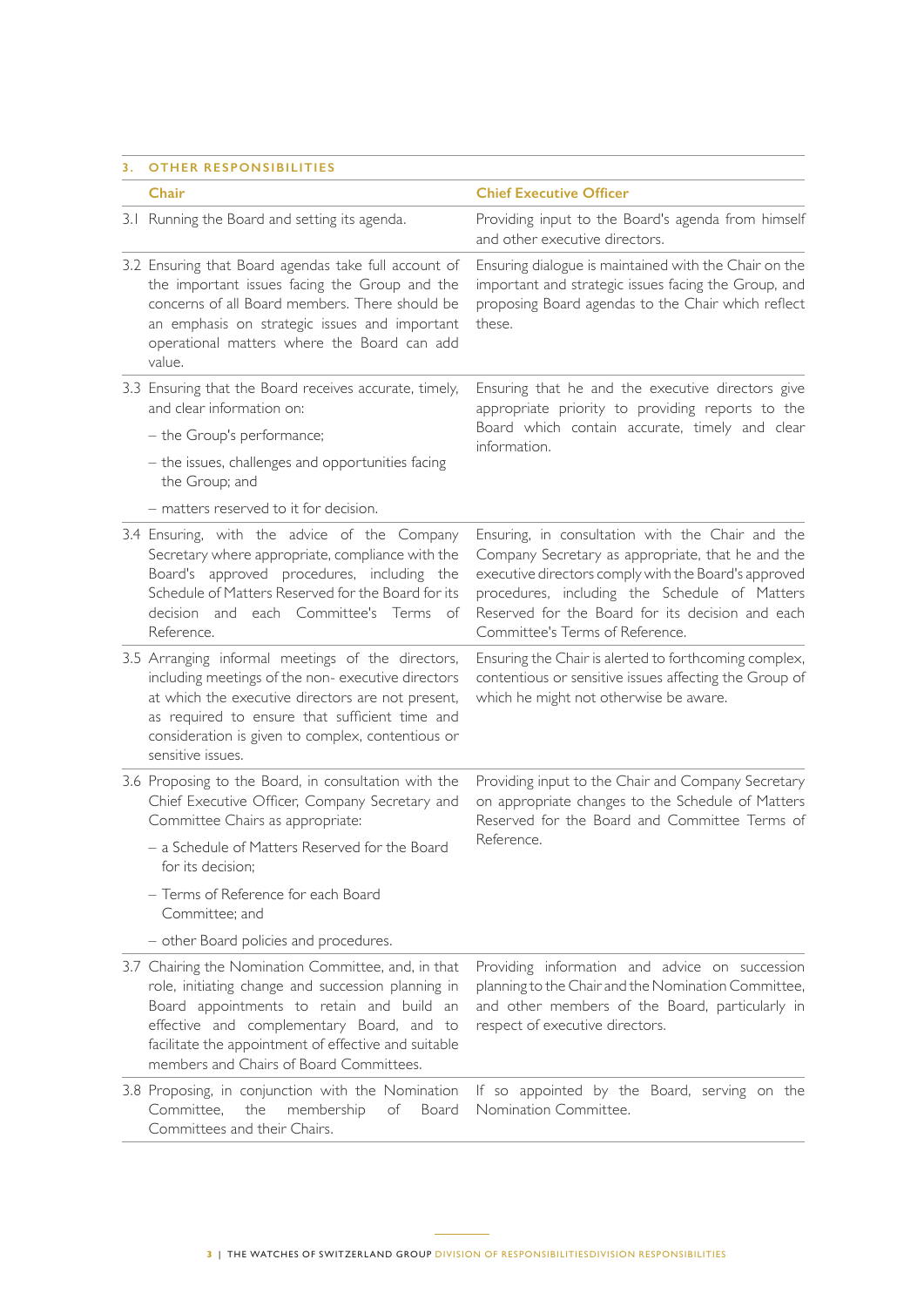### **3. OTHER RESPONSIBILITIES** (CONTINUED)

|    | Chair                                                                                                                                                                                                                                                              | <b>Chief Executive Officer</b>                                                                                                                                              |
|----|--------------------------------------------------------------------------------------------------------------------------------------------------------------------------------------------------------------------------------------------------------------------|-----------------------------------------------------------------------------------------------------------------------------------------------------------------------------|
|    | 3.9 The Chair will, from time to time, consult with<br>major shareholders directly and will ensure that<br>there is effective communication by the Group<br>with its stakeholders to understand their views on<br>governance and performance against the strategy. | Leading the<br>communication<br>with<br>programme<br>shareholders.                                                                                                          |
|    | 3.10 The Chair will ensure that the Board as a whole<br>has a clear understanding of the views of<br>stakeholders.                                                                                                                                                 | Working with the Chair to<br>effective<br>ensure<br>mechanisms<br>engagement<br>in<br>place<br>for<br>are<br>communicating with stakeholders.                               |
|    | 3.11 Taking the lead in providing a properly constructed<br>induction programme for new directors, facilitated<br>by the Company Secretary.                                                                                                                        | Commenting on induction programmes for new<br>directors and ensuring that appropriate management<br>time is made available for the process.                                 |
|    | 3.12 Taking the lead in identifying and seeking to meet<br>the development needs both of individual directors<br>and of the Board as a whole, assisted by the<br>Company Secretary.                                                                                | Ensuring that the development needs of the executive<br>directors and other senior management reporting<br>are identified and met.                                          |
|    | 3.13 Ensuring that the performance of the Board as a<br>whole, its Committees, and individual directors is<br>formally and rigorously evaluated at least once a<br>year and an externally facilitated review at least<br>every three years.                        | Ensuring that performance reviews are carried out at<br>least once a year for each of the executive directors.<br>Providing input to the wider Board evaluation<br>process. |
|    | 3.14 Promoting the highest standards of integrity,<br>probity and corporate governance throughout the<br>Group and particularly at Board level.                                                                                                                    | Promoting, and conducting the affairs of the Group<br>with the highest standards of integrity, probity and<br>corporate governance.                                         |
|    | 3.15 Arranging for the Chairs of the audit, remuneration<br>and nomination committees to be available to<br>answer questions at the Annual General Meeting<br>and for all directors to attend.                                                                     | In addition to the Board, arranging for other<br>appropriate senior management team members to<br>attend the Annual General Meeting.                                        |
| 4. | <b>STATUS OF THIS STATEMENT</b>                                                                                                                                                                                                                                    |                                                                                                                                                                             |
|    | 4.1 Any amendments to this statement are a Matter Reserved for the Board.                                                                                                                                                                                          |                                                                                                                                                                             |

4.2 This statement is to be annexed to the Chief Executive Officer's Job Description. In the event of any conflict between this statement and the Chief Executive Officer's Job Description in so far as they may relate to his role as Group Chief Executive Officer, this statement shall take precedence.

Approved by the Board of Watches of Switzerland Group PLC on 5 May 2022.